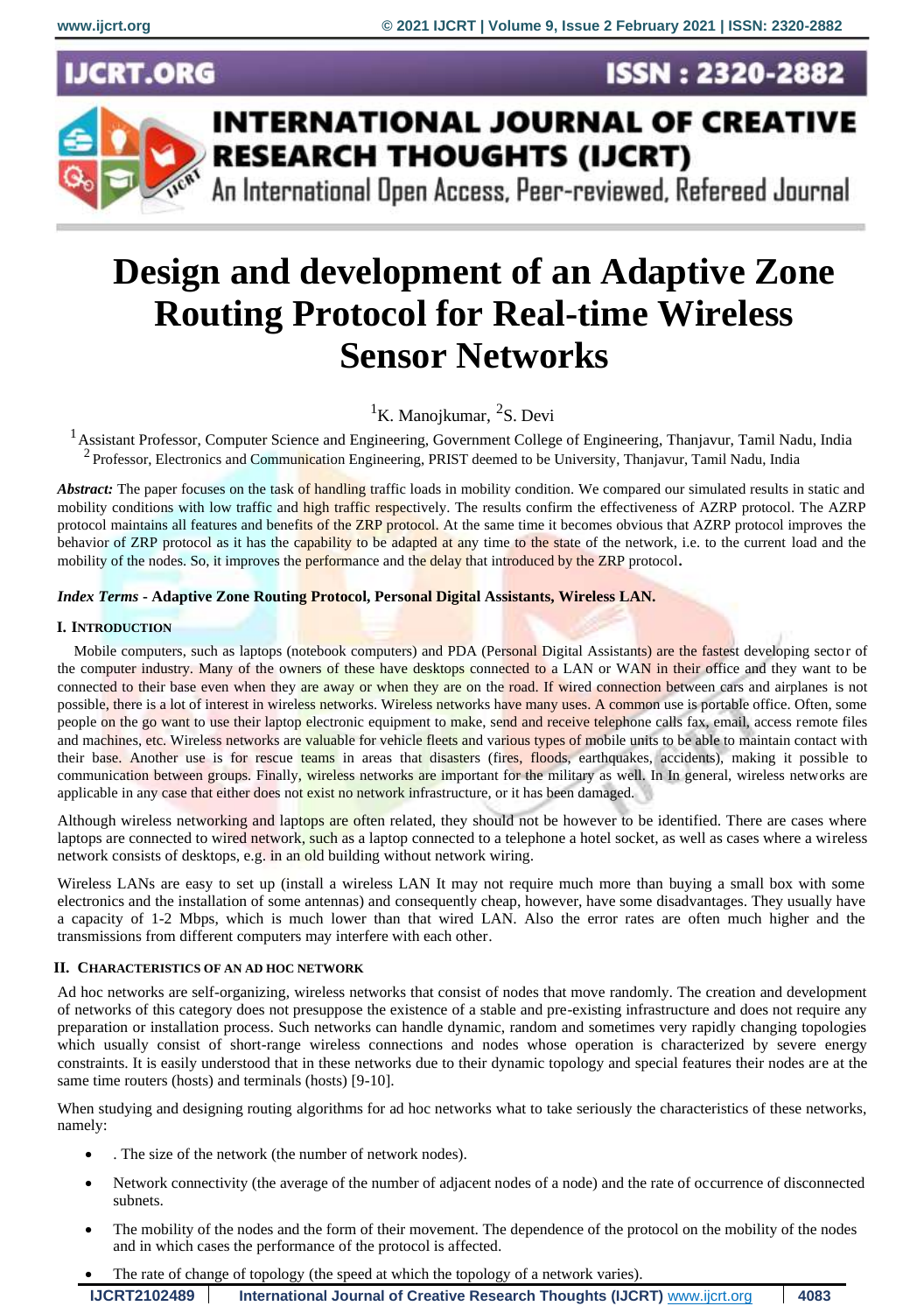- The bandwidth of the connections which is usually enough in wireless networks limited.
- The form of data traffic (the percentage of unidirectional connections that exist in the network topology).
- The percentage and frequency of power-save nodes (nodes which consume the least possible energy for their operation when they do not have data to send).

#### **III. SELECTION OF ROUTING ALGORITHM**

It is obvious that despite the rather large variety of protocols there is no one that can gather those features that could enable it to meet the requirements of all the conditions and features of a wireless sensor network. Also the need for many protocols human intervention in their case-by-case arrangements to achieve optimal performance makes them unsuitable for wireless selforganizing sensor networks. We conclude that the proposal of a new routing protocol that will support self-organization of the network, will be able to respond dynamically to changes in network topology and status and should also be able to adapts its behavior dynamically in relation to the current state of the network in terms of mobility and volume of data transmission is important and necessary for meeting the needs of sensor networks. From the study of wireless routing algorithms self-organizing networks it is obvious that there is no protocol that can satisfy all the scenarios of movement of the moving nodes in the context of their applications above networks. Thus a hybrid routing protocol is proposed which was developed to fill the gaps created by use statically initialized protocols, thus unable to cope with dynamic conditions existing in moving sensor networks. This protocol is called AZRP (Adaptive Zone Routing Protocol) [1-4] and can be adapt to any network situation using a new technique to maximize performance and reduce end-to-end latency. The protocol this was created after a thorough study of the characteristics of MANETs and existing routing algorithms for this category of networks. As it happens as its name implies, AZRP is based on the ZRP described but also in many publications that have been made in the past [4-8]. The AZRP protocol seeks to improve and extend the mechanisms of ZRP so that it can be adapted to any network state at any time. The proposed protocol takes advantage of the information provided by the IARP and IERP protocols to improve the performance of the ZRP protocol using a variable radius for the routing zone. In order to make a quantitative evaluation of the proposed algorithm, it is necessary to implementation of the proposed structure in an acceptable simulation tool in order to investigate its behavior and identify any further critical parameters operation. In addition, the quantitative evaluation of the proposed protocol requires detailed simulation of it and a series of simulations for optimal adjustment of parameters (eg for ThrH and ThrL threshold values).

#### **IV. PROPOSED ARCHITECTURE**

Specifically in AZRP the BRP protocol used by ZRP is modified routing algorithm to make it even more efficient in the event that the zone Routing is variable and varies depending on its mobility and load network in a limited area around each node. So choosing a small zone can be achieved by reducing the additional traffic introduced by IARP during low node mobility or for periods with low load. Unlike in the case of high mobility of the nodes or for periods with high load, the AZRP will increase the routing band to provide the required knowledge for network topology around the station and a fast route to routing Route Requests at peripheral nodes. The mechanism which uses AZRP to decide when to increase and when to decrease the routing zone for each station and allows it to adapt to any situation network to maximize performance and reduce end-to-end delay. AZRP consists of an IERP protocol such as DSR or AODV and from an IARP protocol such as DSDV or OLSR, respectively modified so that they can use the idea of a variable zone routing. Although the idea of a variable routing zone has been proposed in the past in some publications

[38] to determine its optimal value for a network, only in In the case of AZRP, this idea is used to adapt the network to current load and movement conditions of the nodes changing its behavior protocol to more proactive or reactive depending on the occasion. The AZRP uses a variable routing zone with a unique value for each node, which is controlled by the rate of occurrence of route failures in its neighborhood node zone but also by the density and number of nodes located inside in the belt. The proposed mechanism takes into account the previous occurrence rates erroneous routes that occurred for a period of time T and uses tires thresholds (soft bounded area) to decide if it needs to increase or decrease the radius of the band of a node by 1. Thus, if we consider that at some point in time the radius of the routing band for a node is R, then the next routing band R  $(t + T)$  that will result from the algorithm will move to the limits of R  $(t + T) = R(t)$ . The decision on zone change is based on an estimated threshold for the incidence rate wrong routes. Given the number of nodes within the zone (the number this is known as within the zone there is a proactive algorithm) can estimate the number of nodes in the nearby neighborhood outside the zone and thus become one forecast for the upcoming occurrence rate of erroneous routes measured in route failures / node. Watching, therefore, the rate of occurrence of incorrect routes, algorithm is able to increase or decrease the radius of the routing band in case where a large or small number of incorrect routes are recorded respectively. Suppose R is the radius of the routing band for a node, Szone is the area of the area covered by the zone, Nzone is the number of nodes located within the zone and Dzone is the density of nodes within the zone.

Table 1 shows a qualitative comparison of AZRP with ZRP. In this table we present the quality features of AZRP that make it design superior to ZRP. Specifically, the ability to adapt to each case Network conditions and dynamic bandwidth add great flexibility to AZRP.

| <b>AZRP</b> | Reactive/<br>Proactive | Variable<br>zones | Update period<br>is Adaptive     | Adaptive to<br>Network     | Info is stored<br>within zone<br>topology | • Hop by Hop<br>Routing is IARP<br>• Source Routing<br>is IERP                |
|-------------|------------------------|-------------------|----------------------------------|----------------------------|-------------------------------------------|-------------------------------------------------------------------------------|
| <b>ZRP</b>  | Reactive/<br>Proactive | Defined<br>zones  | Update period<br>is not Adaptive | Not Adaptive<br>to Network | Info is stored<br>within zone<br>topology | $\bullet$ Hop by Hop<br>Routing is <b>IARP</b><br>• Source Routing<br>is IERP |

|  |  | Table 1. Qualitative Comparison of AZRP and ZRP Protocols |  |  |  |  |
|--|--|-----------------------------------------------------------|--|--|--|--|
|--|--|-----------------------------------------------------------|--|--|--|--|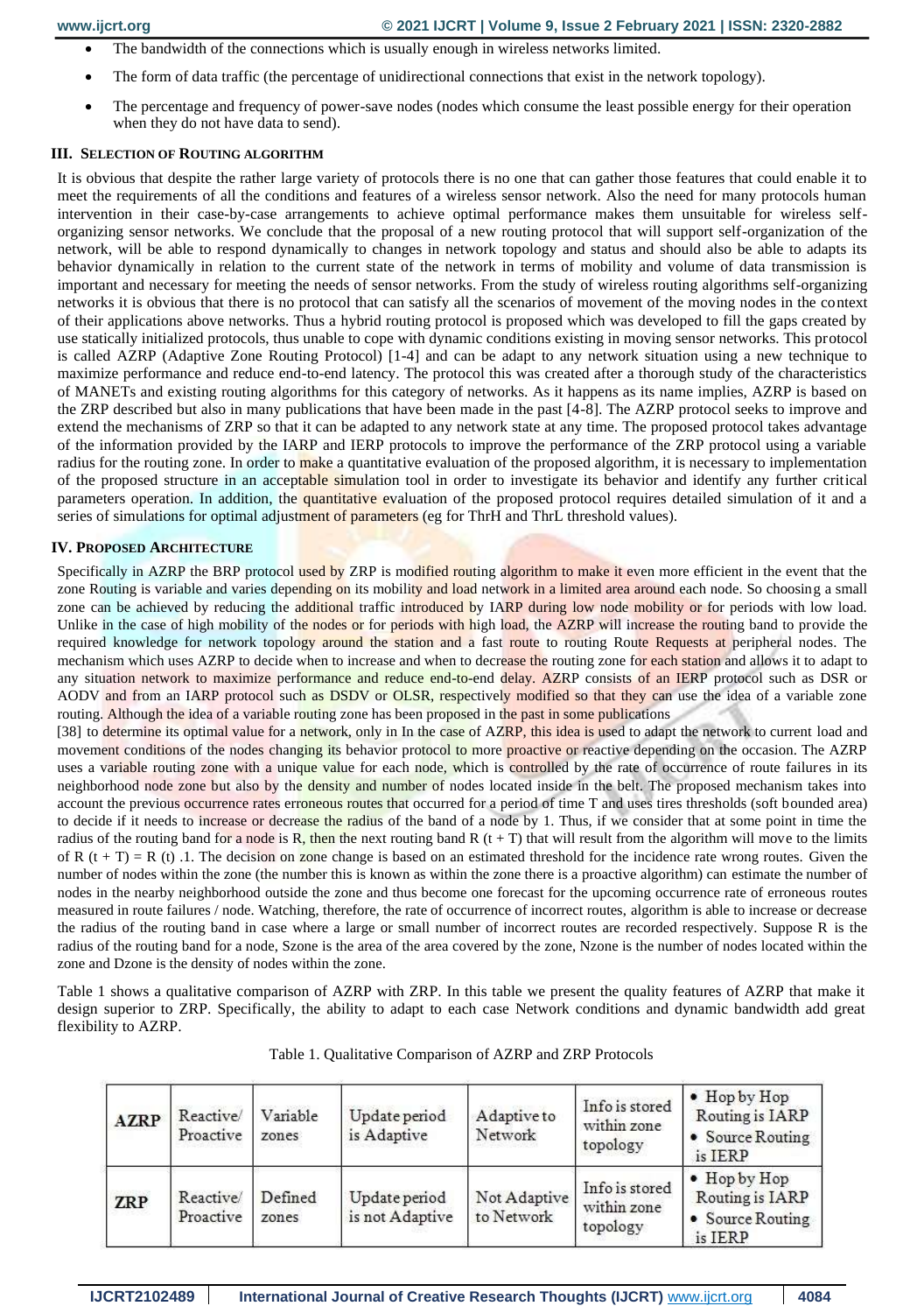At the same time from the above table it appears that the AZRP protocol maintains all features and benefits of the ZRP protocol. At the same time it becomes obvious that AZRP protocol improves the behavior of ZRP protocol as it has the capability to be adapted at any time to the state of the network, ie to the current load and the mobility of the nodes. So, it improves the performance and the delay that introduces the ZRP protocol.

#### **V. SIMULATION SCENARIOS**

At this point we quote the results of the simulations to determine if and whether the operation of the proposed algorithm ensures better behavior. In order to isolate the results of the proposed structure, we performed 2 identical simulation sets with a unique differentiation feature the activation of the proposed control structure. In the first set we have used the "static" and in the second set we have used the "mobility" scenarios.

The metrics used to quantify its behavior routing algorithm, are the Packet Delivery Ratio (PDR), Throughput (Th), Time Consumption (Tc), Energy Consumption (Ec) and End-End Delay (EED) on the network.

The detailed characteristics of the network we simulated are shown below:



#### **Static**

In this set, we have used scenes in a pair of series communications between a pair of nodes. We evaluated the performance of AZRP and compared the results with the ZRP algorithm. The results are shown in Figure 2 to Figure 6. The film depicts the existence of poor performance in AZRP. But with the increasing number of nodes, the traffic load of the ZRP algorithm increases. Similarly, if we observe that the increasing traffic load has affected the packet delay of communications. The higher peaks of the maps caused a greater EED in ZRP's than in AZRP. The PDR is significantly reduced by increasing the number of nodes for ZRP over AZRP by reducing packet loss due to higher load imposed. This shows that our proposed algorithm is better at delivering performance compared to ZRP. Performance decreases with the number of nodes that are apparently true on the network, but the performance reduction is less than the ZRP algorithm. The interesting factor of the results is that our proposed algorithm significantly reduces energy and time consumption compared to the ZRP algorithm.



**Figure 2 Packet delay of AZRP (static)**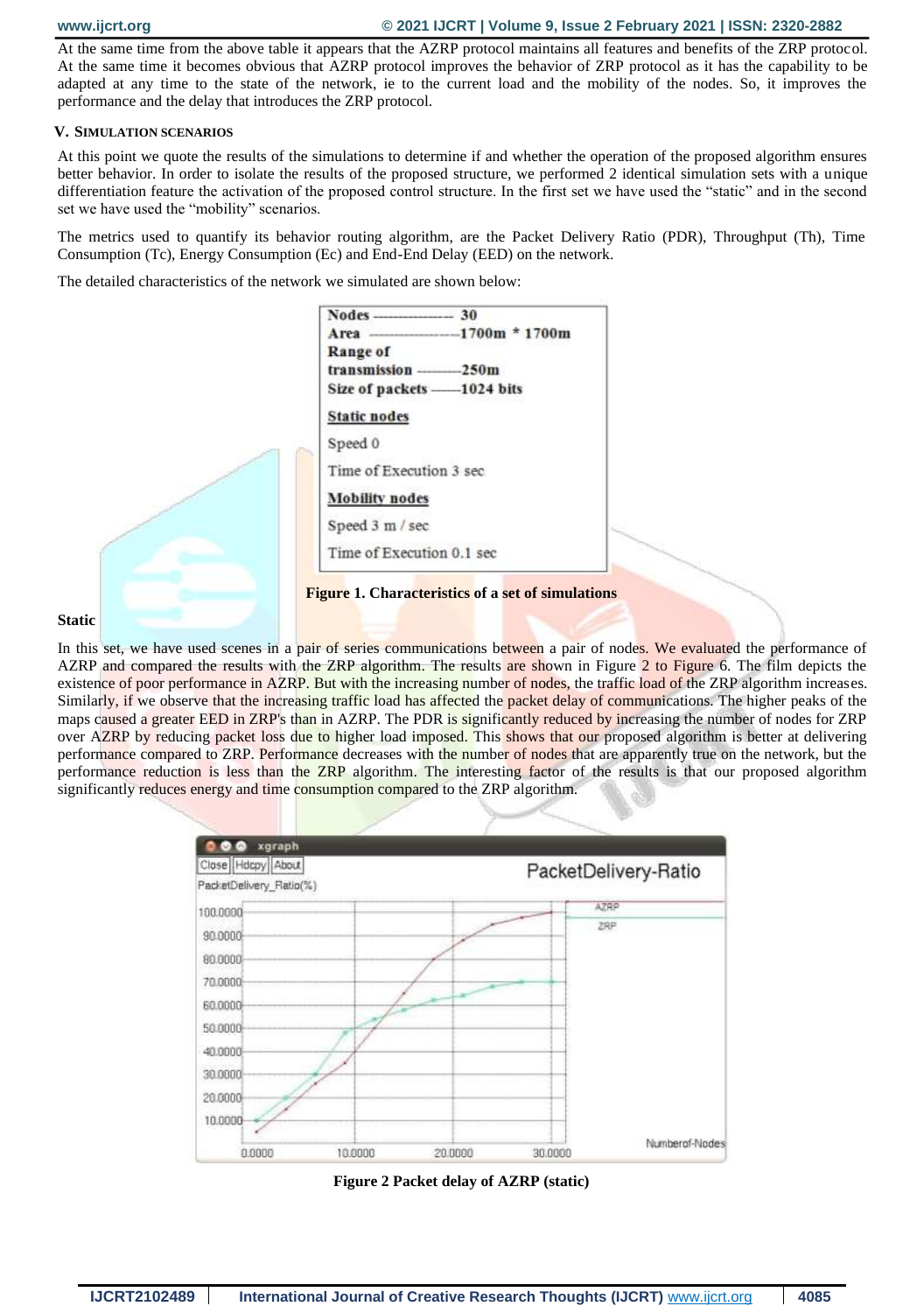





**Figure 5 Comparison of Energy Consumption (static)**

15.0000

10.0000

20.0000

25,0000

Numberof-Nodes

200.0000 150.0000 100.0000

 $0.0000$ 

5,0000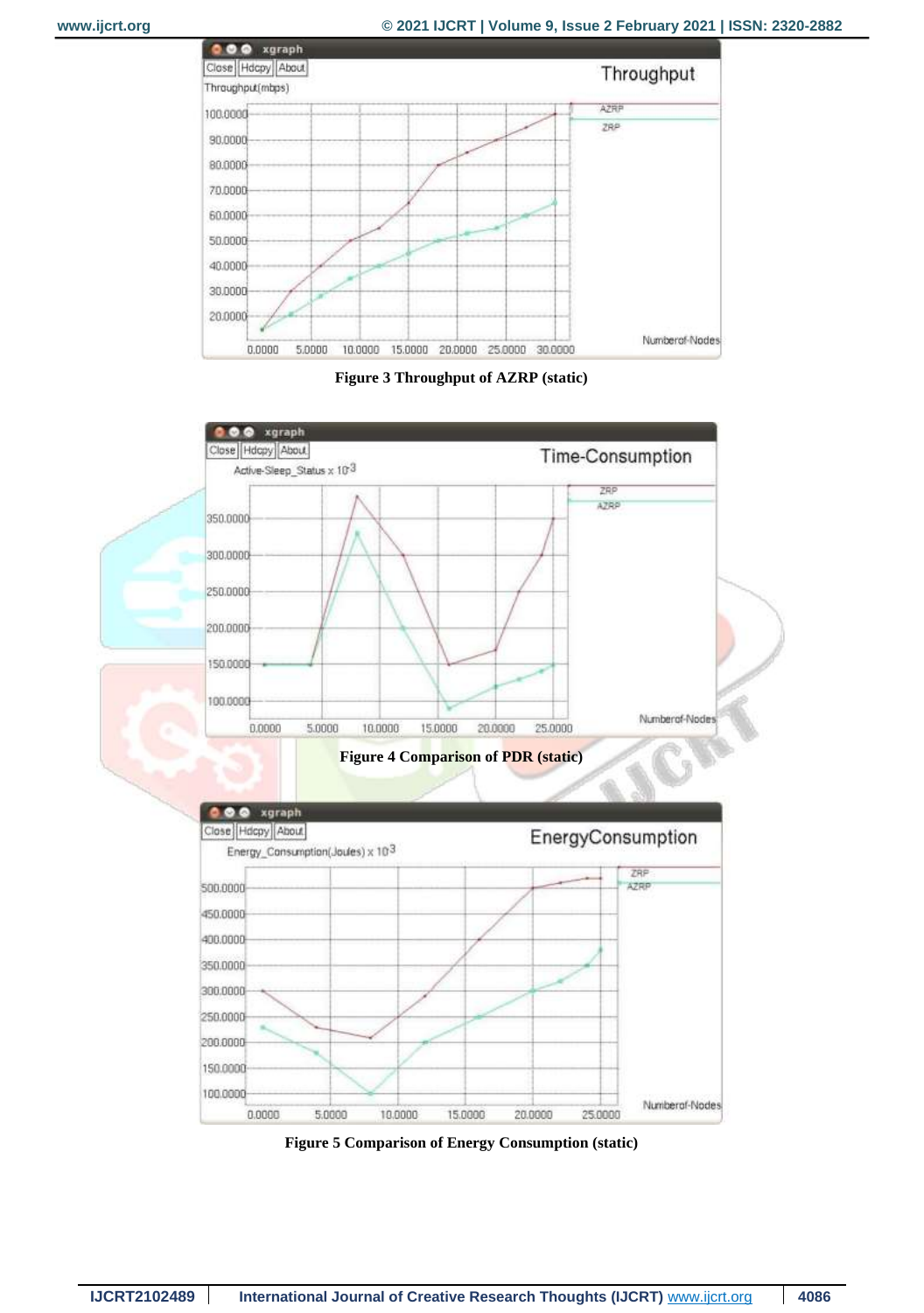

**Figure 6 Comparison of End-End Delay (static)**

# **VI. WITH MOBILITY**

Mobility is a key factor in routing protocols. If it is linked to a routing protocol, it also creates the effect of high load, transmission delay, and more. Therefore, we need to measure the efficiency of the proposed algorithm compared to ZRP for all scenarios by differentiating the number of nodes. We graphically show the results from Figure-7 to Fig11. The mobility of our proposed algorithms has the best performance in the presence of increased number of nodes. Although both methods are affected by the degraded performance at the increased number of nodes, the proposed method will outperform the ZRP. The results of the final delay for the result for the simulated environment show that the proposed algorithm has less delay compared to ZRP. The average delay of the packets is 220 ms for the proposed algorithm, while the average delay of ZRP is 330 ms. It can be seen from the above conclusion that our proposed method shows the best performance in performance and the best delay of the EED in each transit. But if we test the PDR, we can understand that when the proposed algorithm starts with 30 nodes, it offers the best PDR compared to other scenarios.



**Figure 7 Comparison of End-End Delay (mobility)**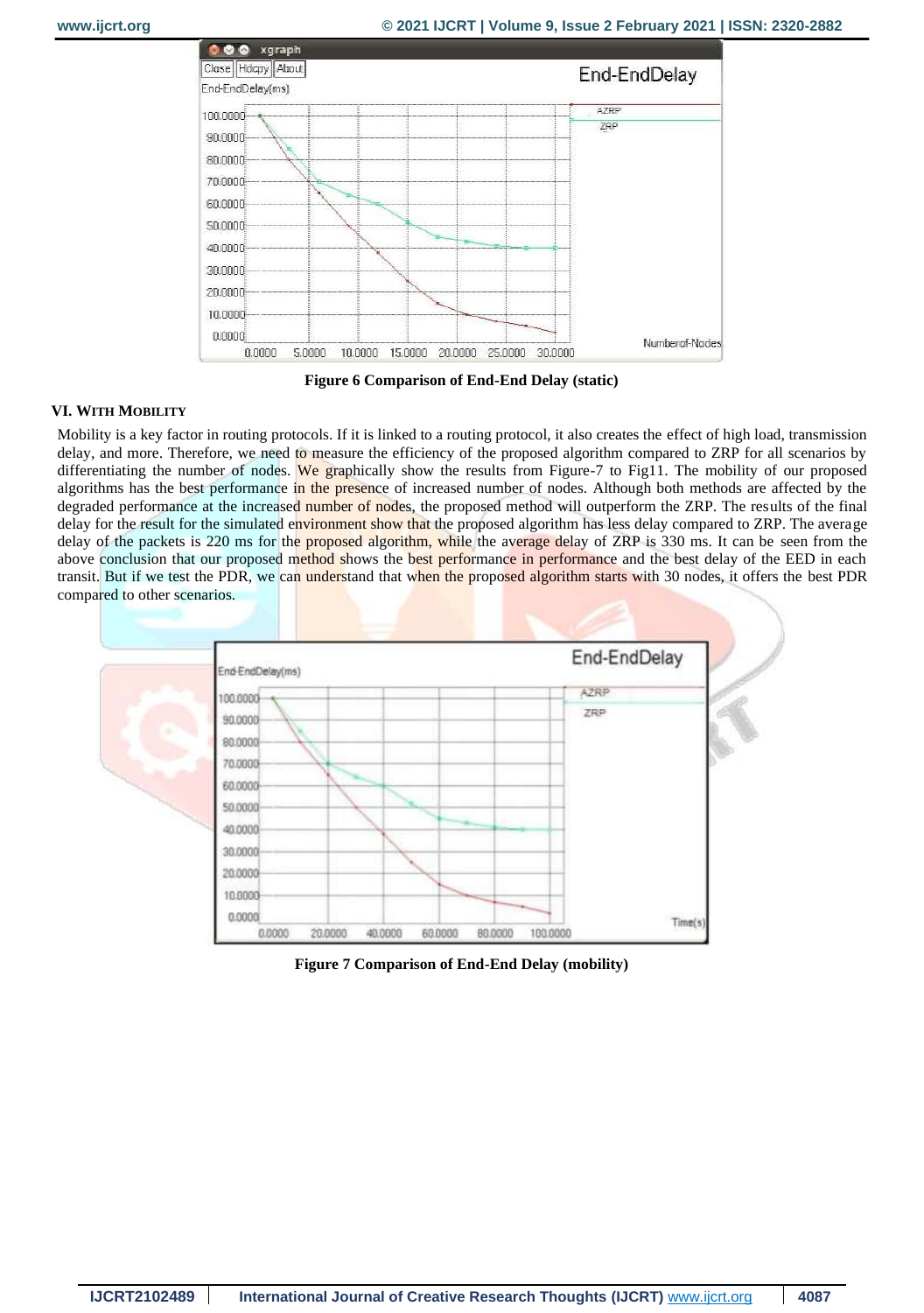





**Figure 9 Comparison of Throuput (mobility)**



**Figure 10 Comparison of Time consumption (mobility)**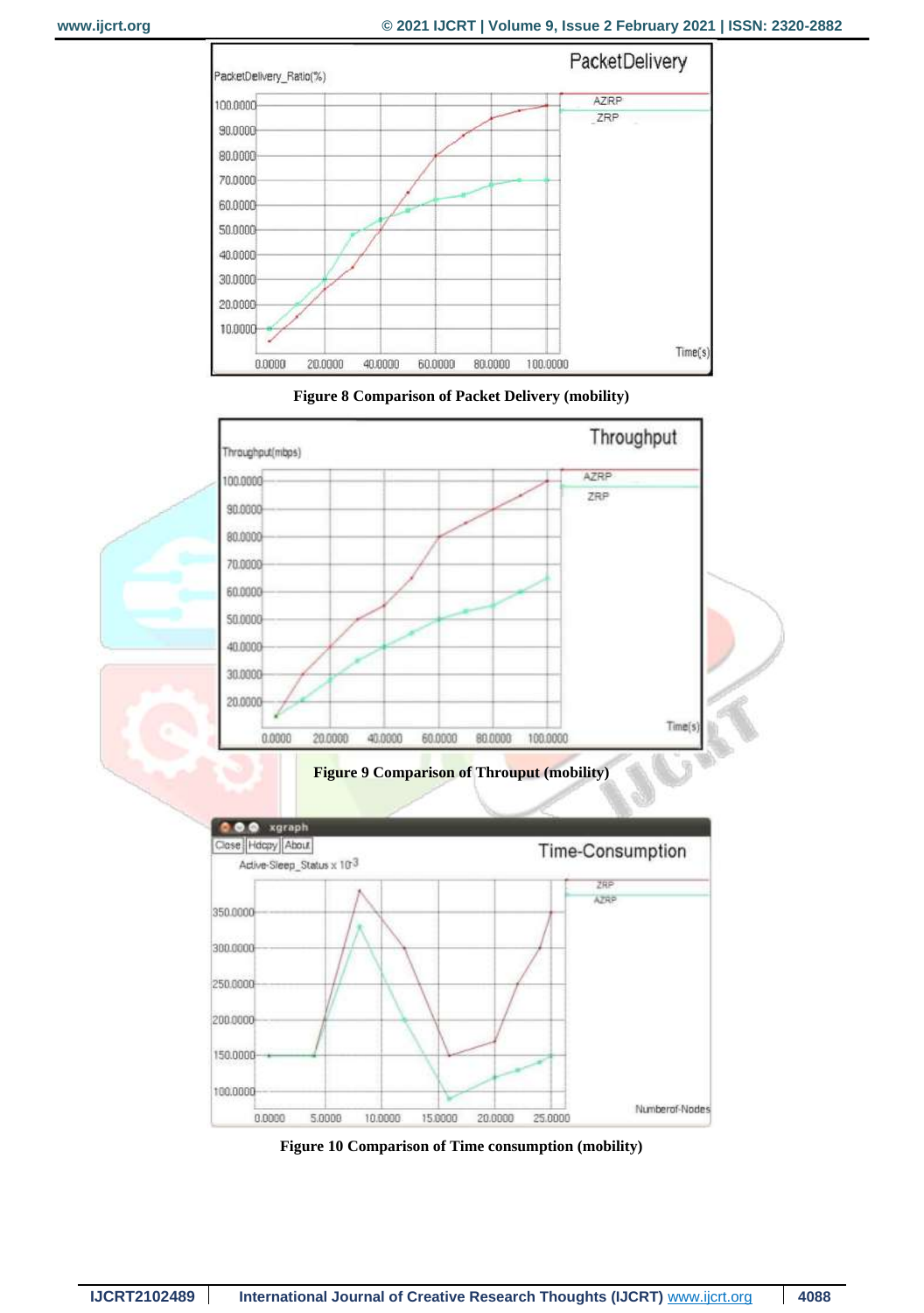

#### **Figure 11 Comparison of Energy Consumption (mobility)**

Observing the above results we come to the conclusion that in this scenario we achieve a marginal reduction of delay while at the same time the extra load imposed on the network by the routing protocol. In addition they are reduced packets that failed to be routed within the IARP area attributed to the dynamic regulation of the zone but also to the better knowledge of the topology, resulting in packets being sent to the border zone stations arriving with success. Increasing mobility at the level of human gait we observe how with use of the AZRP control algorithm we achieve a 15% -25% reduction of packet latency while maintaining the same number of packets transmitted successfully to their destination. In addition, the additional load of protocol packages is reduced about 25%. Finally, excellent behavior is achieved in its operation routing protocol to border nodes within the zone.

#### **VII. CONCLUSIONS**

The paper focuses on the task of handling traffic loads in mobility condition. We compared our simulated results in static and mobility conditions with low traffic and high traffic respectively. The results confirm the effectiveness of our proposed method. As we have seen, despite the complexity of AZRP, it is entirely possible to transfer it to an integrated system with whatever it entails for the offered RAM and ROM that this argues. Using it on an embedded platform will bring about necessary dynamic behavior of the routing protocol in relation to the dynamic state of the wireless sensor network.

#### **REFERENCES**

- [1] Jackson, C.A., Clemson, SC. Russell, H.B. Wolf, B.J, Martin J, "Investigation of MAC for a Hierarchical and Heterogeneous Multichannel Ad Hoc Network", MILCOM 2013 - IEEE, pp 188 – 193.
- [2] Ishaq Azhar Mohammed. (2020). USABILITY AND PRIVACY IN ACADEMIC LIBRARIES: REGAINING A FOOTHOLD THROUGH IDENTITY AND ACCESS MANAGEMENT. International Journal of Innovations in Engineering Research and Technology, 7(3), 43–48. Retrieved from https://repo.ijiert.org/index.php/ijiert/article/view/2782
- [3] Ashok Kumar Reddy Nadikattu, "How Military Use Artificial Intelligence and Robotics in Fighting Terrorism", International Journal of Emerging Technologies and Innovative Research (www.jetir.org), ISSN:2349-5162, Vol.7, Issue 11, page no.968-974, November-2020, Available :http://www.jetir.org/papers/JETIR2011408.pdf
- [4] Farooq, M.O, Kunz, T, "BEAR: Bandwidth estimation-based admission control and routing for IEEE 802.15.4-based networks", WMNC-IEEE, 2013, pp 1-4.
- [5] Dhaya Sindhu Battina, "The strategic impacts of Intelligent Automation for knowledge and service work: An interdisciplinary review", International Journal of Emerging Technologies and Innovative Research (www.jetir.org), ISSN:2349-5162, Vol.8, Issue 10, page no.8-11, October-2020, Available :http://www.jetir.org/papers/JETIR2010517.pdf
- [6] Alameri, I.A.: MANETS and Internet of Things: the development of a data routing algorithm. Eng. Technol. Appl. Sci. Res. 8(1), 2604–2608 (2018)
- [7] Hoebeke, J., Moerman, I., Demeester, P.: Adaptive routing for mobile ad hoc networks. EURASIP J. Wireless Commun. Netw. 2012(1), 126 (2012)
- [8] Ishaq Azhar Mohammed, "SECURITY, PRIVACY AND RISKS WITHIN SMART CITIES: LITERATURE REVIEW AND DEVELOPMENT OF A SMART CITY INTERACTION FRAMEWORK", International Journal of Creative Research Thoughts (IJCRT), ISSN:2320-2882, Volume.8, Issue 1, pp.55-59, January 2020, Available at :http://www.ijcrt.org/papers/IJCRT2001009.pdf
- [9] Chun, L.D., Hyeon, L.D.: Novel routing protocol scheme for real-time applications in mobile ad hoc networks. Clust. Comput. 20(77), 1–12 (2017)
- [10] Sudhir Allam, Ashok Kumar Reddy Nadikattu, "AI ECONOMICAL WEARABLE SMART DEVICE TO ALERT REAL TIME HEALTH REPORTS TO DOCTORS", International Journal of Creative Research Thoughts (IJCRT), ISSN:2320-2882, Volume.8, Issue 12, pp.3287-3291, December-2020, Available at :http://www.ijcrt.org/papers/IJCRT2012360.pdf
- [11] Dhaya Sindhu Battina, "Devops, A New Approach To Cloud Development & Testing", International Journal of Emerging Technologies and Innovative Research (www.jetir.org), ISSN:2349-5162, Vol.7, Issue 8, page no.982-985, August-2020, Available :http://www.jetir.org/papers/JETIR2008432.pdf
- [12] X. Zhang, C. Xu, and J. Xu, "Hierarchical ZRP's performance vs ZRP's performance in MANET," in Proceedings of the IEEE International Conference on Communication Software and Networks (ICCSN '15), pp. 423–426, IEEE Press, Chengdu, China, June 2015.
- [13]T. Venkatesan P, P. Rajakumar, and A. Pitchaikkannu, "Overview of proactive routing protocols in MANET," in Proceedings of the 4th International Conference on Communication Systems and Network Technologies (CSNT '14), pp. 173–177, IEEE Press, Bhopal, India, 2014.